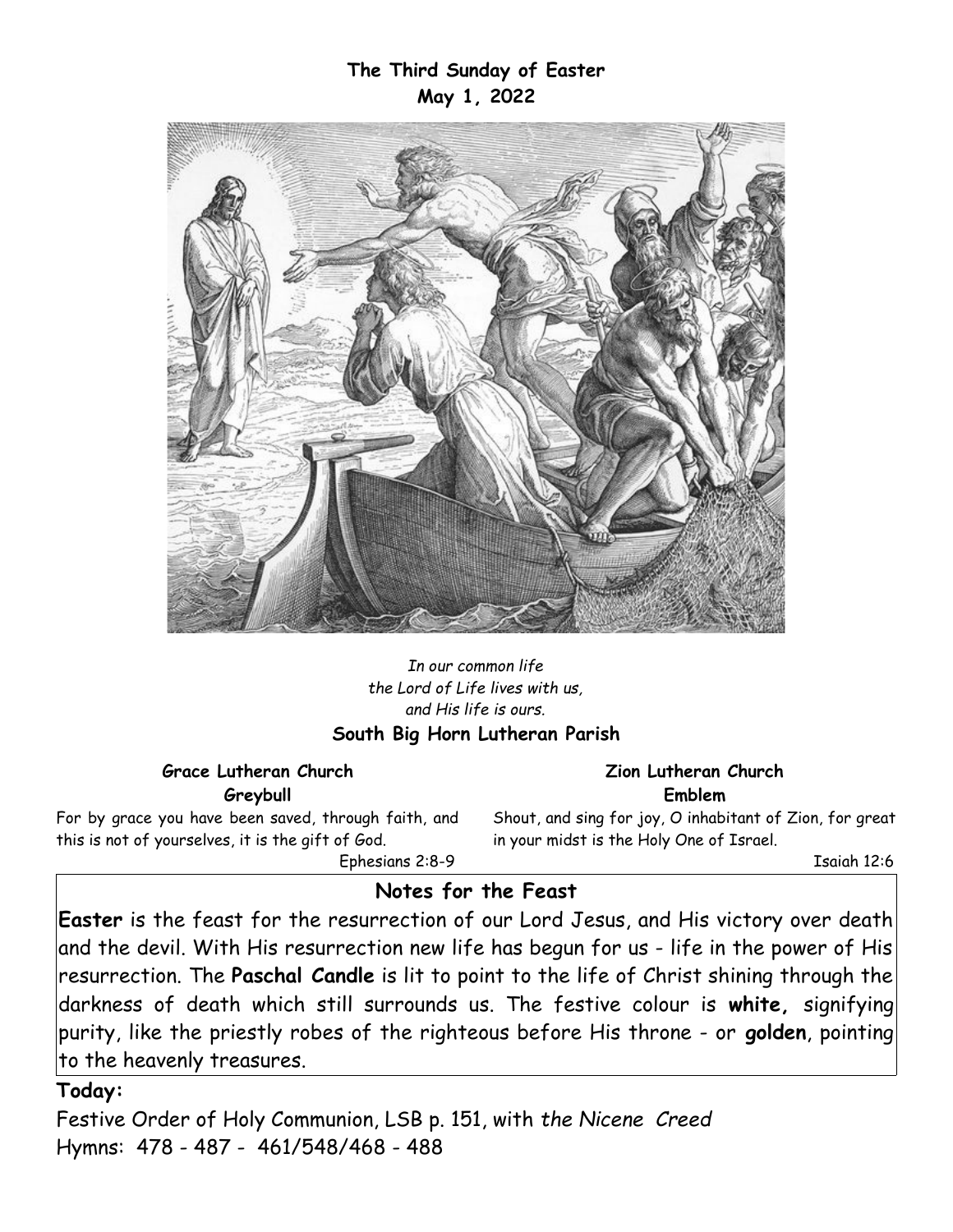# **About Holy Communion**

Holy Scripture teaches that to honour Christ's desire for unity in His Church, Christians should share the Sacrament only with those with whom we are united in a common faith. We honour this teaching as our due obedience, and also to protect ourselves as well as the uninstructed and those who do not submit to the full counsel of God against spiritual harm (1 Corinthians 11:27–29). As such, only Christians who share our faith and confession, and who therefore belong to congregations in the fellowship of the Lutheran Church-Missouri Synod will commune in our church. **We sincerely welcome our visitors**; we assure you that we uphold this practice also out of concern for *your* spiritual welfare, and that our Pastor would love to study Scripture with you and help you embrace the full counsel of God, so that we can celebrate the Sacrament in a manner pleasing to God and beneficial for us all.

#### **Just so we do not forget:**

I believe that Jesus Christ, true God, begotten of the Father from eternity, and also true Man, born of the Virgin Mary, is my Lord, who has redeemed me, a lost and condemned person, purchased and won me from all sin, from death, and from the power of the devil; not with gold or silver, but with His holy, precious blood and with His innocent suffering and death, that I may be His own and live under Him in His Kingdom and serve Him in everlasting righteousness, innocence and blessedness, just as He is risen from the dead, lives and reigns to all eternity. This is most certainly true.

*Of the Small Catechism*

**This we believe** *– from the Confessions of our Church* We think this way also about every good work in the humblest callings and in private affairs, that through these works Christ celebrates His victory over the devil.

*Apology of the Augsburg Confession*

**Services of penitence and prayer at Grace** on Friday nights at 7 pm. in response to the Wuhan Virus, political chaos and oppression at home and abroad, war, and other current threats to the peace of the world, the freedom of the Church of Christ, and the general well-being of people here and everywhere.

**A Life Thought from Lutherans for Life:** The Gospel of Jesus Christ reverses expectations. The Lamb once slain now reigns (Revelation 5). The persecutor gets converted (Acts 9). Empty nets bring abundance in (John 21). Dancing emerges from mourning (Psalm 30). Applied to life issues, this reveals what we call control – "my body, my choice" – as actually captivity, and God holds precious what we regard as paltry. Where we see only darkness and death, He has sown life and light!